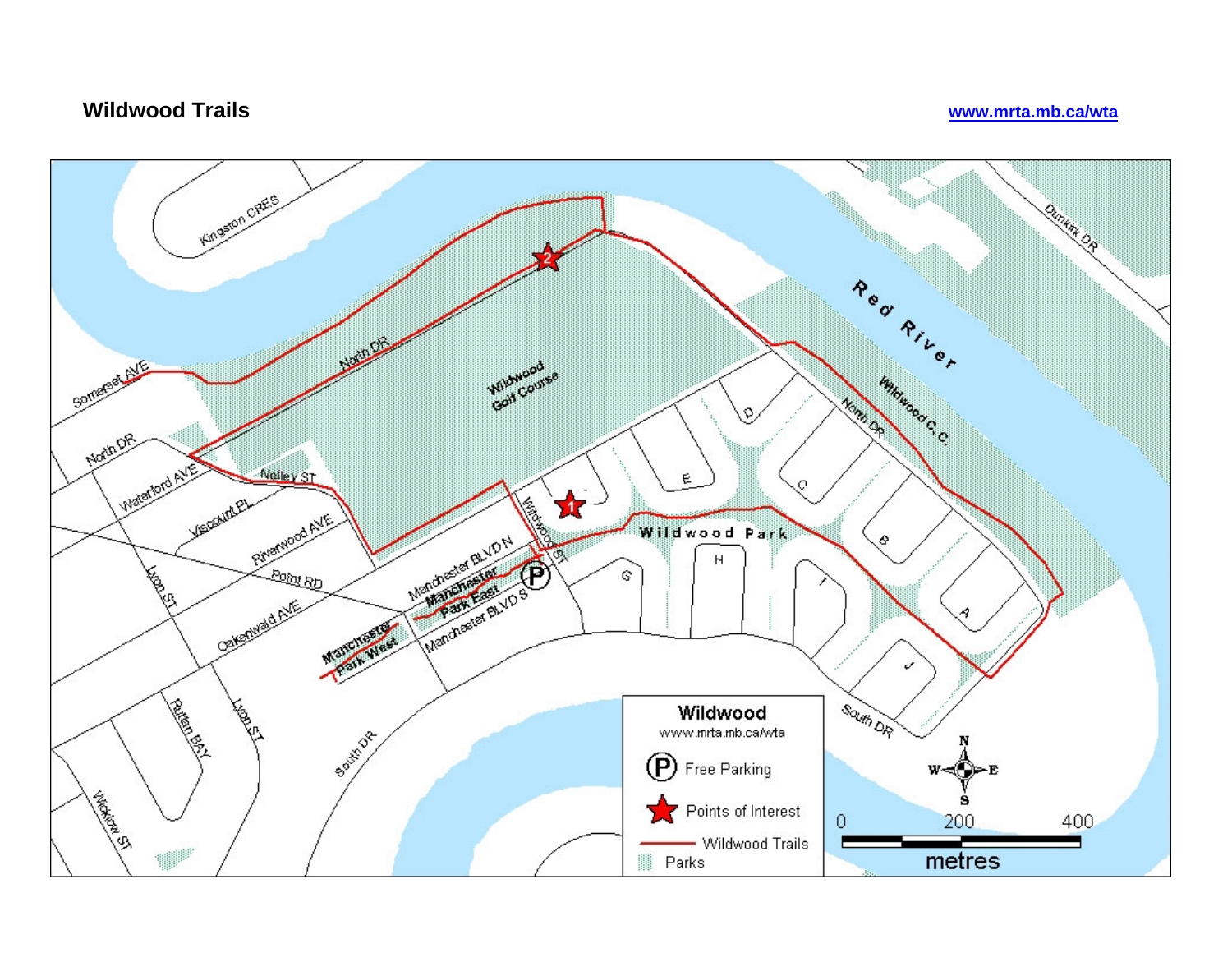



Wildwood Park is a residential development unique to Winnipeg and Western Canada. Houses and parks are integrated so that motorized vehicles provide a secondary role to pedestrians.

Developed in 1948, the central trail and multiple parks offer pedestrains many varied walking routes. There are three playground structures integrated into the parks allowing children a safe area to play. Immediately surround the Wildwood Park residential development is the Wildwood Golf course. The golf course is surrounded by dikes on either side which offer excellent walking paths. Divdiing the golf course is a quiet one way street which offers specular views in all seasons.

## **Trail Features**

- **Parking:** Park along any side street to access the Park. Wildwood St. and Manchester Blvd N. and S. is an excellent place to start. **Distance:** ~5 km through the residential park, along the dikes surrounding the golf course and through the golf course. **Surface Type:** City sidewalks through the residential park, trails on the dikes and asphalt quiet street through the Wildwood golf course. **Suitable For:** Wallking, cycling
- **Seasons:** Open year around.<br>**Amenities:** Benches and play s
- **Amenities:** Benches and play structures throughout the residential park.





The quiet one way city road which divides the golf course is one of the most scenic walks in Winnipeg. Massive elm trees shade the route providing a habitat for many different species of birds.

Spring, summer, winter and fall this area is a natural showcase. The dikes on either side of the golf course also provide an excellent natural area for walking and home to extensive wildlife.